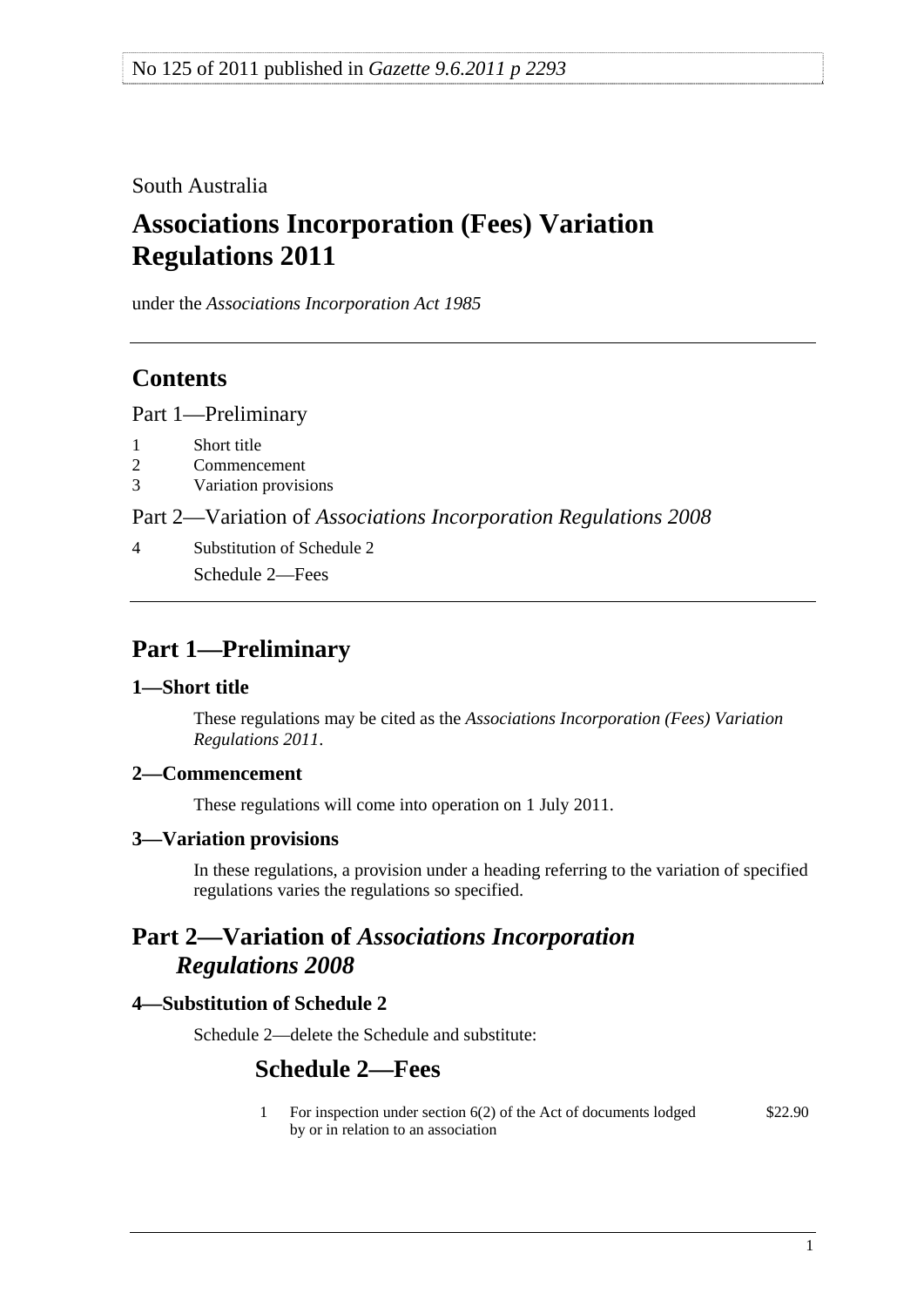| 2  | For the supply of an uncertified copy of, or extract from, a<br>document held by the Commission in relation to an association (in<br>addition to the fee payable under clause 1)-                                                                                                                                            |          |
|----|------------------------------------------------------------------------------------------------------------------------------------------------------------------------------------------------------------------------------------------------------------------------------------------------------------------------------|----------|
|    | in the case of rules of an association or a periodic return<br>(a)<br>of a prescribed association                                                                                                                                                                                                                            | \$17.90  |
|    | in any other case<br>(b)                                                                                                                                                                                                                                                                                                     | \$5.00   |
| 3  | For the supply of a certified copy of, or extract from, a document<br>held by the Commission in relation to an association (in addition to<br>the fee payable under clause 1)—                                                                                                                                               |          |
|    | in the case of rules of an association or a periodic return<br>(a)<br>of a prescribed association                                                                                                                                                                                                                            | \$35.75  |
|    | (b)<br>in any other case                                                                                                                                                                                                                                                                                                     | \$22.90  |
| 4  | On lodging an application to the Commission (not being an<br>application for which a fee is specified elsewhere in the Schedule)<br>to exercise any of the powers conferred on the Commission by the<br>Act, or by those provisions of the Corporations Act 2001 of the<br>Commonwealth applied by the Act to an association | \$56.00  |
| 5  | On lodging an application to the Minister to exercise any powers<br>conferred on the Minister by the Act                                                                                                                                                                                                                     | \$56.00  |
| 6  | On lodging an application for incorporation under section 19 of the<br>Act                                                                                                                                                                                                                                                   | \$166.00 |
| 7  | On lodging an application for amalgamation under section 22 of the<br>Act                                                                                                                                                                                                                                                    | \$166.00 |
| 8  | On lodging an application to register an alteration to rules under<br>section 24 of the Act (including an application to alter the name of<br>an association)                                                                                                                                                                | \$56.00  |
| 9  | For the approval of the Commission of an auditor under<br>section $35(2)(b)$ of the Act                                                                                                                                                                                                                                      | \$78.50  |
| 10 | On lodging a periodic return under section 36 of the Act                                                                                                                                                                                                                                                                     | \$78.50  |
| 11 | On submitting to the Commission for examination a draft<br>explanatory statement prior to its registration under the provisions<br>of the Corporations Act 2001 of the Commonwealth applied under<br>section 40A of the Act                                                                                                  | \$166.00 |
| 12 | On lodging an application for the approval of the Commission for<br>extension of period under section $41C(4)(a)$ of the Act                                                                                                                                                                                                 | \$58.50  |
| 13 | For consent of the Commission under section $43(1a)$ of the Act to<br>distribute surplus assets of an association on winding up among<br>members of the association                                                                                                                                                          | \$78.50  |
| 14 | On lodging an application to deregister an association under<br>section $43A(1)$ of the Act                                                                                                                                                                                                                                  | \$116.00 |
| 15 | On making a request of the Commission under section 43A(5) of<br>the Act (in addition to the fee payable under clause 14)                                                                                                                                                                                                    | \$78.50  |
| 16 | On lodging an application to the Commission to exercise the<br>powers conferred by section 44A or 46 of the Act                                                                                                                                                                                                              | \$78.50  |
| 17 | For an act done by the Commission—                                                                                                                                                                                                                                                                                           |          |
|    | (a)<br>representing a defunct association or its liquidator under<br>section 44A of the Act                                                                                                                                                                                                                                  | \$78.50  |